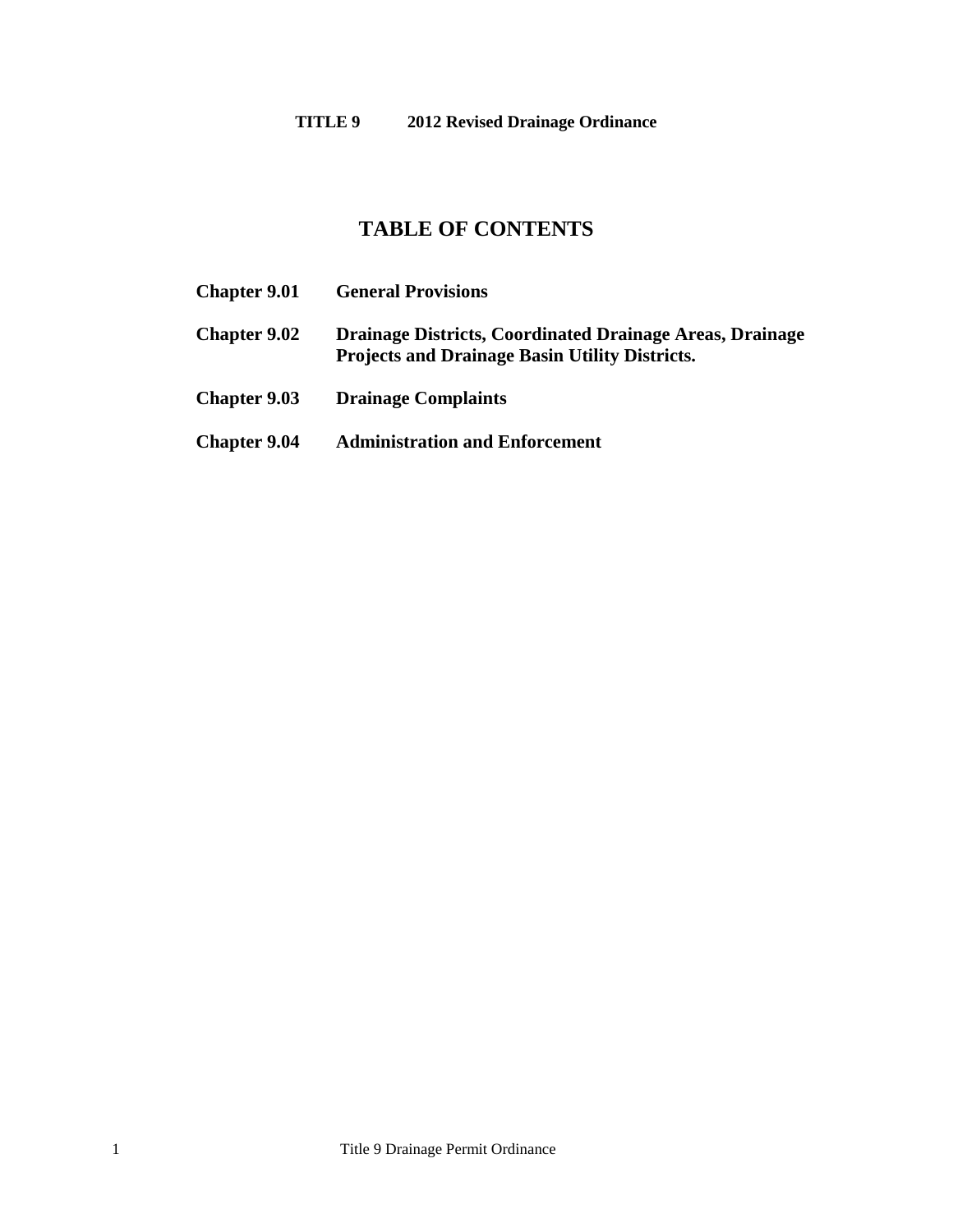### <span id="page-1-0"></span>**Chapter 9.01 GENERAL PROVISIONS**

- SECTION 101. TITLE. These regulations shall be referred to as the 2012 Revised Drainage Ordinance of Brown County.
- SECTION 102. AUTHORITY. The authority for this ordinance is promulgated under SDCL 46A-10A and SDCL 46A-11.
- SECTION 103. PURPOSE. These regulations shall govern the drainage of water within the unincorporated area of Brown County and are designed to enhance and promote the physical, economic and environmental management of the county; protect the tax base; prevent inordinate adverse impacts on servient properties; encourage land utilization that will facilitate economical and adequate productivity of all types of land; lessen government expenditure; conserve and develop natural resources; and preserve the important benefits provided by wetlands.

#### SECTION 104. INTERPRETATION, ABROGATION, AND SEVERABILITY.

In interpreting and applying the provisions of these regulations, they shall be held to be the minimum requirements for the promotion of public safety, health, convenience, comfort, morals, prosperity, and general welfare. It is not the intent to repeal, abrogate or impair any existing easements, covenants or deeds restrictions. However, where these regulations and other easements, covenants or deed restrictions conflict or overlap, whichever imposes the more stringent restrictions shall prevail. All other county regulations inconsistent with these regulations are hereby repealed to the extent of this inconsistency only. If any section, clause, provision or portion of these regulations is adjudged unconstitutional or invalid by a court of competent jurisdiction, the remainder of these regulations shall not be affected thereby.

- SECTION 105. PURPOSE OF CATCH HEADS. The catch heads appearing with the sections of this ordinance are inserted simply for convenience to serve the purpose of an index. The catch heads shall be wholly disregarded by an person, office, court or other tribunal in construing the terms and provisions of this ordinance.
- SECTION 106. SAVING CLAUSE. These regulations shall in no manner affect pending actions either civil or criminal, founded on or growing out of any regulations hereby repealed. These regulations shall in no manner affect rights or causes of action, either civil or criminal, that may have already accrued or grown out of any regulations repealed.
- SECTION 107. DISCLAIMER OF LIABILITY. The degree of public and environmental protection offered by this ordinance is considered reasonable for regulatory purposes and is based on the best available scientific and engineering considerations. The application of this ordinance shall not create liability on the part of Brown County, or any officer or employee thereof.
- SECTION 108. PRESERVATION OF LANDOWNER'S RIGHTS AND SOVEREIGN IMMUNITY. The authorization of a drainage project shall in no way affect the legal rights which may otherwise exist between a landowner and any other property (dominant or servient estate). The County, in considering project applications, shall be protected by the Doctrine of Sovereign Immunity and shall not be subject to any cause of action or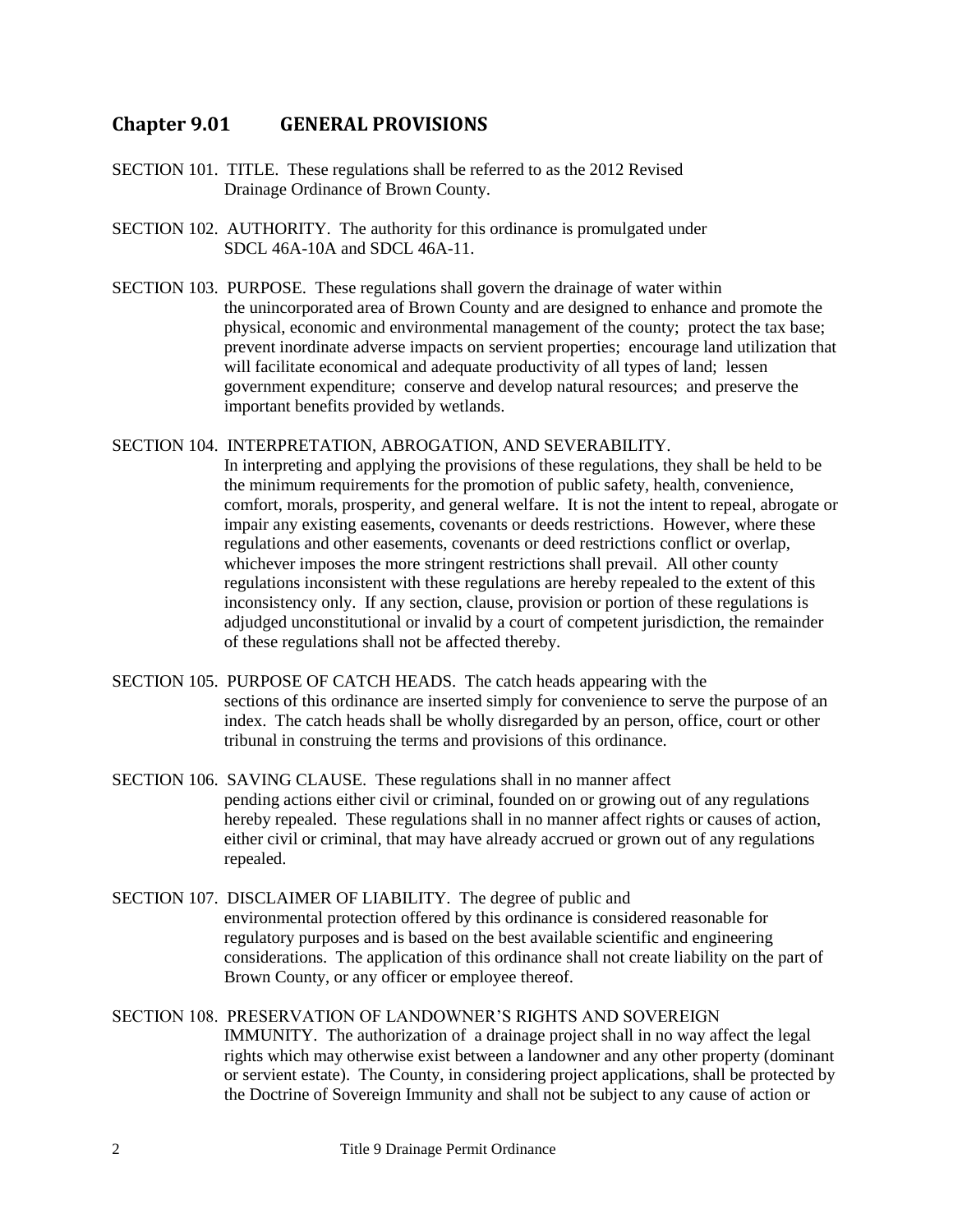claim brought by any person alleging an impact caused by the water which is the subject of the application.

SECTION 109. COMPLIANCE WITH LAWS OR REGULATIONS NOT AFFECTED BY PROJECT APPROVAL. A project approved under the provisions of this ordinance shall in no way remove any responsibility on the part of any landowner, tenant or contractor to comply with all applicable local, state or federal laws or regulations nor will such approval shield or abrogate the landowner from civil liability to others affected by the project.

- SECTION 110. DEFINITIONS. For the purposes of this ordinance, certain terms and words are hereby defined. Unless otherwise noted, all terms contained in this ordinance are defined by their plain meaning.
	- A. ADMINISTRATIVE OFFICIAL. The Planning Director duly appointed by the Board who is responsible for the administration and enforcement of this ordinance.
	- B. BENEFITED AREA. The area within a drainage district or coordinated drainage area that receives the direct benefit from the drainage projects which have been constructed, or are to be constructed, within the district or drainage area.
	- C. BOARD. The Board of Brown County Commissioners.
	- D. CONTRACTOR. Any individual, firm or corporation who performs excavation, grading, construction or installation work involving a drainage project.
	- E. COORDINATED DRAINAGE AREA. A defined geographic area containing one or more parcels of real property and more than one land owner which is established via a public election to provide a planned network or method of natural or man-made drainage and funded through an assessment on the benefited properties.
	- F. DOMINANT ESTATE. Any parcel of real property, usually at a higher elevation, which holds a common law or statutory right to drain water onto other real property.
	- G. DRAIN. A means of draining either surface or subsurface water through a system of ditches, pipes or tiles, either natural, man-made or natural with man-made improvements.
	- H. DRAINAGE DISTRICT. A drainage area with multiple owners that was established under state law prior to July 1, 1985, in which all planning, construction and maintenance of the drainage system conform with a master plan for the district and are funded through an assessment on the benefited acres within the district.
	- I. DRAINAGE PROJECT. Any man-made improvements constructed or installed with the intent to drain water.
	- J. LANDOWNER OR OWNER. Any individual, firm or corporation, public or private, or public agency, who has title to real property as shown by the records of the Register of Deeds. If the real property is sold under a contract for deed and the contract is of record in the office of the Register of Deeds, both the recorded owner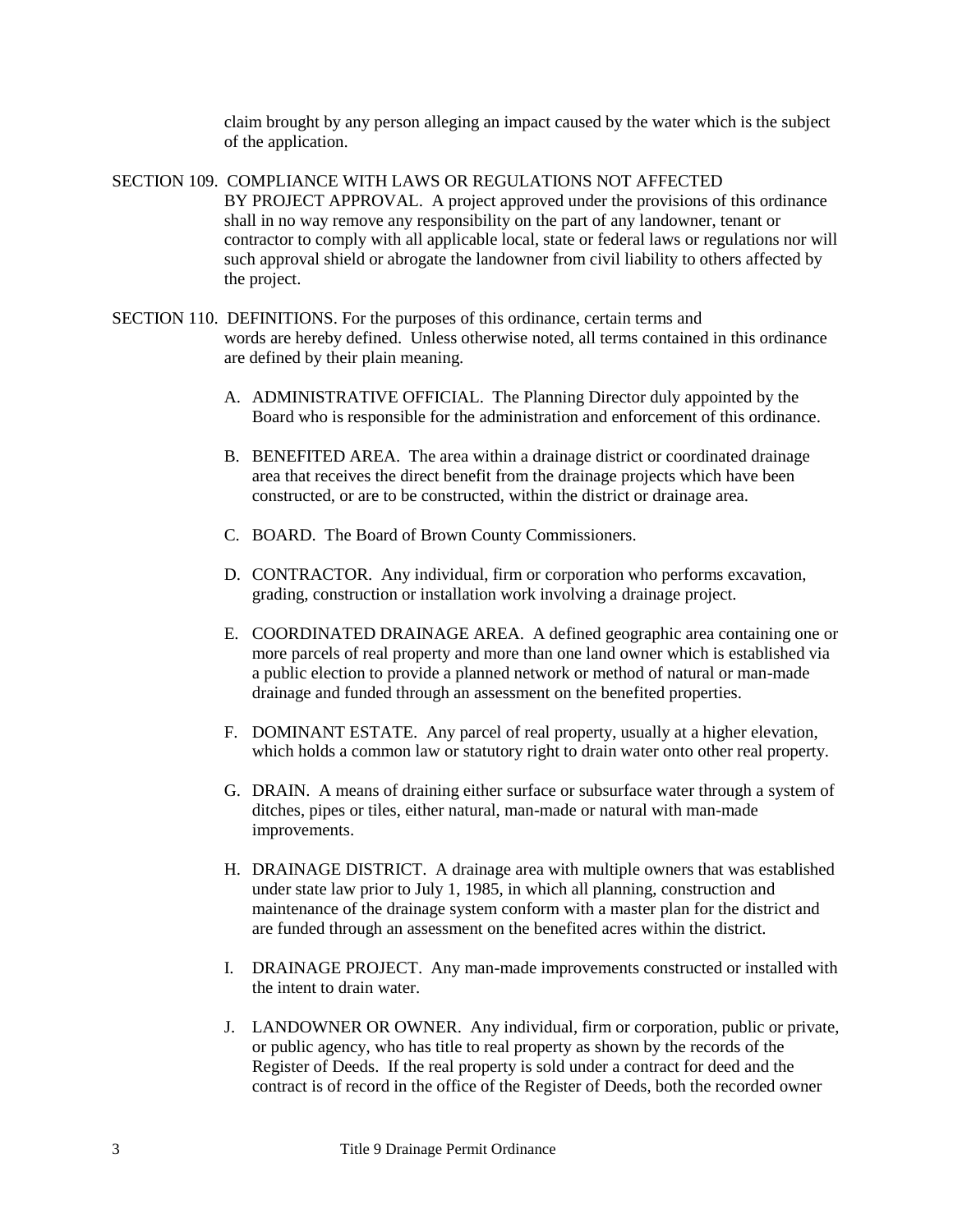of the real property and the purchaser as named in the contract for deed are deemed owners of the real property.

- K. PERSON. An individual, firm, partnership, association, corporation, contractor or any other type of private legal relationship, and any governmental organization, which includes, but is not limited to, any agency of the United states, a state agency, and any political subdivision of the state.
- L. ROUTINE MAINTENANCE. Maintenance performed on a vested drain, existing non-vested drain, natural drain, or intermittent stream, in conformance with Sections herein.
- M. SERVIENT ESTATE. Any parcel of real property, usually at a lower elevation, which is subject to a legal right allowing a dominant estate to drain water onto it.
- N. VESTED DRAINAGE RIGHT. A right to drain water from one property to another which has been established on the basis of SDCL 46A-10A or 46A-11A. Any natural right acquired before July 1, 1985, is deemed vested. Drainage with man-made origins or improvements acquired prior to July 1, 1985, is deemed vested if recorded at the Register of Deeds office before July 1, 1992. Drainage districts are exempt from the recording requirements.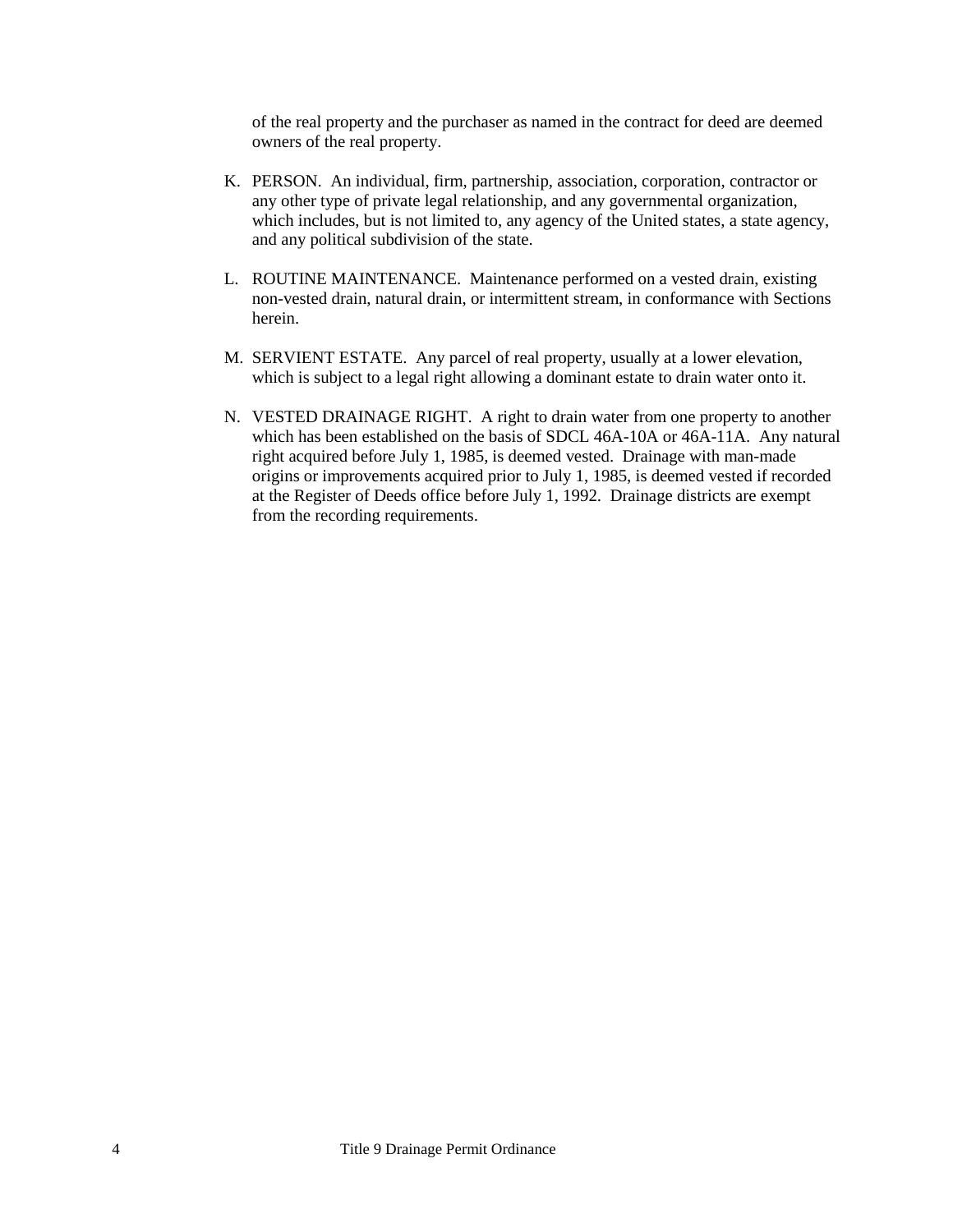#### <span id="page-4-0"></span>**Chapter 9.02 DRAINAGE DISTRICTS, COORDINATED DRAINAGE AREAS,**

#### **DRAINAGE PROJECTS AND DRAINAGE BASIN UTILITY DISTRICTS**

- SECTION 201. APPLICATION FOR REPAIR WORK ON A DRAINAGE DISTRICT. In the event that maintenance is required in a drainage district in which three or more landowners have voluntarily contributed to the cost of previous maintenance, at least sixty percent of the resident landowners served by the drain may file a petition with the County Auditor requesting the Board to take action regarding the necessary repairs. Such petition shall include a map which shows the boundaries of the benefited area of the district in which assessments will be made to cover the cost of the proposed work, the official name or number of the district, the initial and terminal points and general or exact course of the drain, a description of the proposed maintenance, a site plan showing the location of the maintenance, and a statement that the owners agree to future maintenance and assessment of the drain by the Board. The petition shall also detail the type or types of drainage projects that will be included in the proposed area. All maintenance work and assessments shall be completed in accordance with SDCL 46A-10A-and 46A-11.
- SECTION 202. COUNTY ACTION ON MAINTENANCE PETITION. Upon receipt of a petition to maintain an existing drainage district, the Board shall set a date for a public hearing upon the request. The hearing shall be held within 30 days of the receipt of the petition. Any interested person may appear at the hearing in regard to the petition.
- SECTION 203. APPLICATION WHEN DRAINAGE DISTRICT EXTENDS INTO MORE THAN ONE COUNTY. When the drainage district extends into more than one county, the application shall be made to the county which had jurisdiction over the original drainage district. If the original county with jurisdiction is unknown, application for repair work shall be made to all counties affected.
- SECTION 204. ABANDONMENT OF DRAINAGE DISTRICT. Any drainage district established prior to July 1, 1985, may be abandoned and abolished after a petition has been filed with the County Auditor by not less than 25 percent of the drainage district property owners. The petition shall include the name of the drainage district. The Board shall publish notice and hold a hearing in conformance with SDCL 46A-10A. If less than a majority of drainage district owners petition for the abandonment of a drainage district, the Board shall schedule an election in accordance with 46A-10A-43 at which the property owners within the district shall decide the fate of the district.
- SECTION 205. PETITION FOR COORDINATED DRAINAGE AREA. When the landowners of an area propose to develop a coordinated network of drainage projects, a petition shall be filed with the County Auditor requesting the formation of a coordinated drainage area. The petition shall be signed by not less than 25 percent of the landowners within the area and shall conform to the requirements set forth in SDCL 46A-10A-49. The petition shall include an accurate survey and map verified by a licensed surveyor which shows the boundaries and area of land included within the limits of the proposed coordinated drainage area. The petition shall also detail the type of types of drainage projects that will be included in the proposed area. The Board shall place the proposed coordinated drainage area map in a convenient public office for at least twenty days for examination by those having an interest in the application, and shall set a date for a hearing on the petition.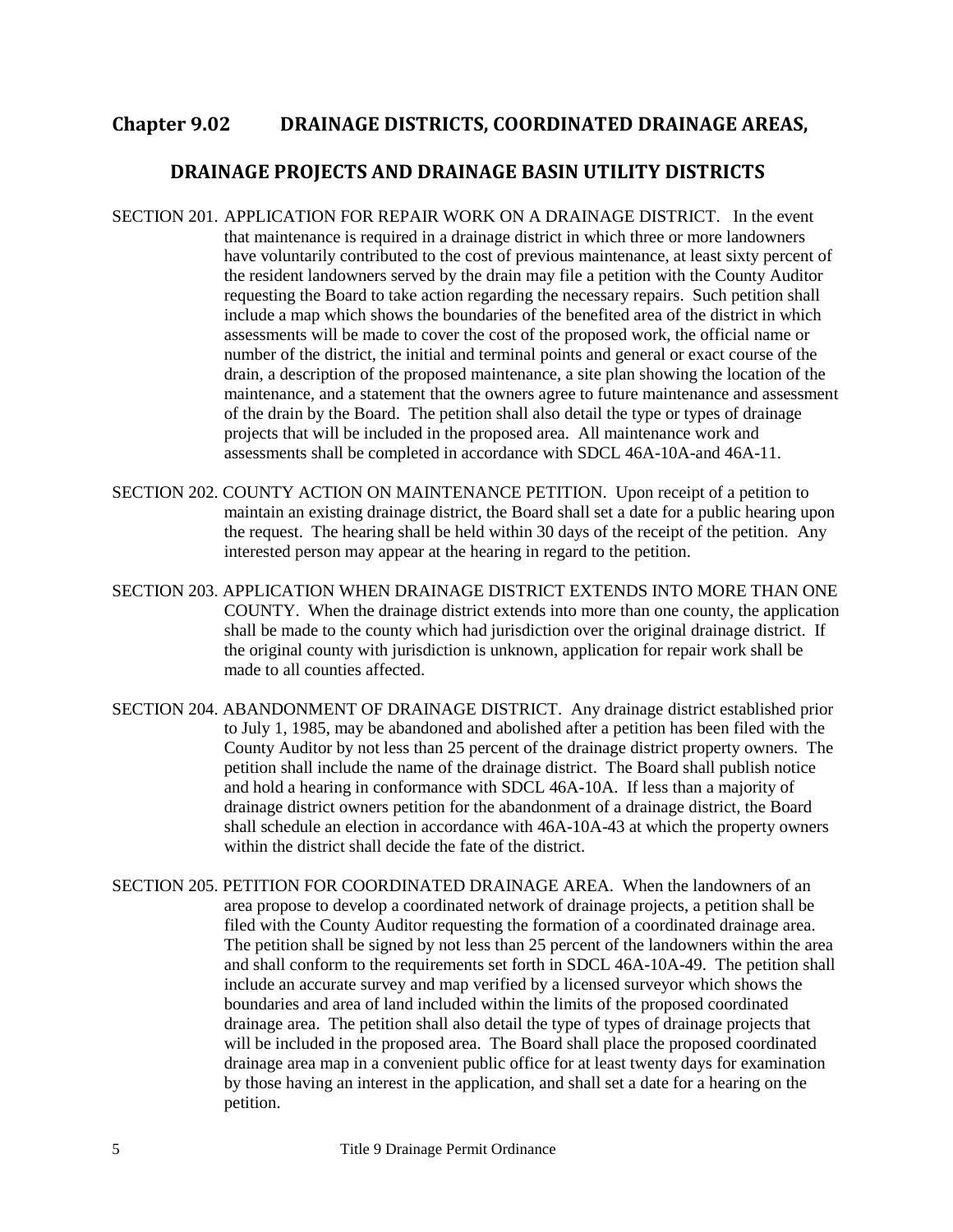- SECTION 206. HEARING ON COORDINATED DRAINAGE AREA. The Board, after publishing notice of the hearing, shall hold a hearing on the proposed coordinated drainage area at which any interested person may appear. If the Board is satisfied that the proposed drainage area is in the public interest and that all requirements of SDCL 46A-10A have been met, it may approve the creation of the coordinated drainage district pending the assent of a majority of the landowners within the drainage area at an election to be held within one month of the hearing. However, if the landowners signing the petition represented a majority of the resident landowners in the proposed district, no election need be held.
- SECTION 207. NOTICE OF HEARING. The Board, prior to holding a hearing on a petition to establish a coordinated drainage area, shall publish notice of the hearing in a newspaper of general circulation in the area affected. The notice shall be published at least 14 days in advance of the hearing date.
- SECTION 208. COORDINATED DRAINAGE AREA ELECTION. Any election regarding a coordinated drainage area shall be held in conformance with SDCL 46A-10A-50 through 46A-10A-54. The board or commission shall give ten days' notice of an election by publication in an official newspaper in the proposed coordinated drainage area. The vote shall be taken by ballot in a form provided by the Board. The ballot shall include the question on whether a coordinated drainage area should be established and a notice informing voters that all costs of the drainage area will be paid by the landowners within the area. Establishment of the area shall be effective upon the approval of a majority of landowners within the district. If a majority vote against the establishment of the drainage area, no further proceedings may be taken on a similar request for a period of two years.
- SECTION 209. ASSESSMENT OF COSTS TO COORDINATED DRAINAGE DISTRICT. All costs associated with the coordinated drainage area shall be paid by the landowners within the district. The County may perform necessary construction and/or maintenance and recover the costs by assessing the benefited landowners within the coordinated drainage area.
- SECTION 210. DRAINAGE PROJECT NOTIFICATION REQUIREMENTS. Any person constructing a new drainage project or modifying an existing drainage project shall be required to notify the Drainage Administrator prior to commencement of the drainage project. Notification shall be required for, but not limited to the following:
	- 1) Construction or installation of a surface or closed drain.
	- 2) Any draining or filling, in whole or in part, of a pond, wetland, or lake.
	- 3) Construction of any lateral drain.
	- 4) Modification of any permitted drainage with the intent of deepening or widening any drainage channel, increasing the size of any drainage tile, or the extending or rerouting any drainage work.
	- 5) Repairing, replacing or improving any drain.
	- 6) Improvements to a drainage district or a coordinated drainage area which were not included in the original plans.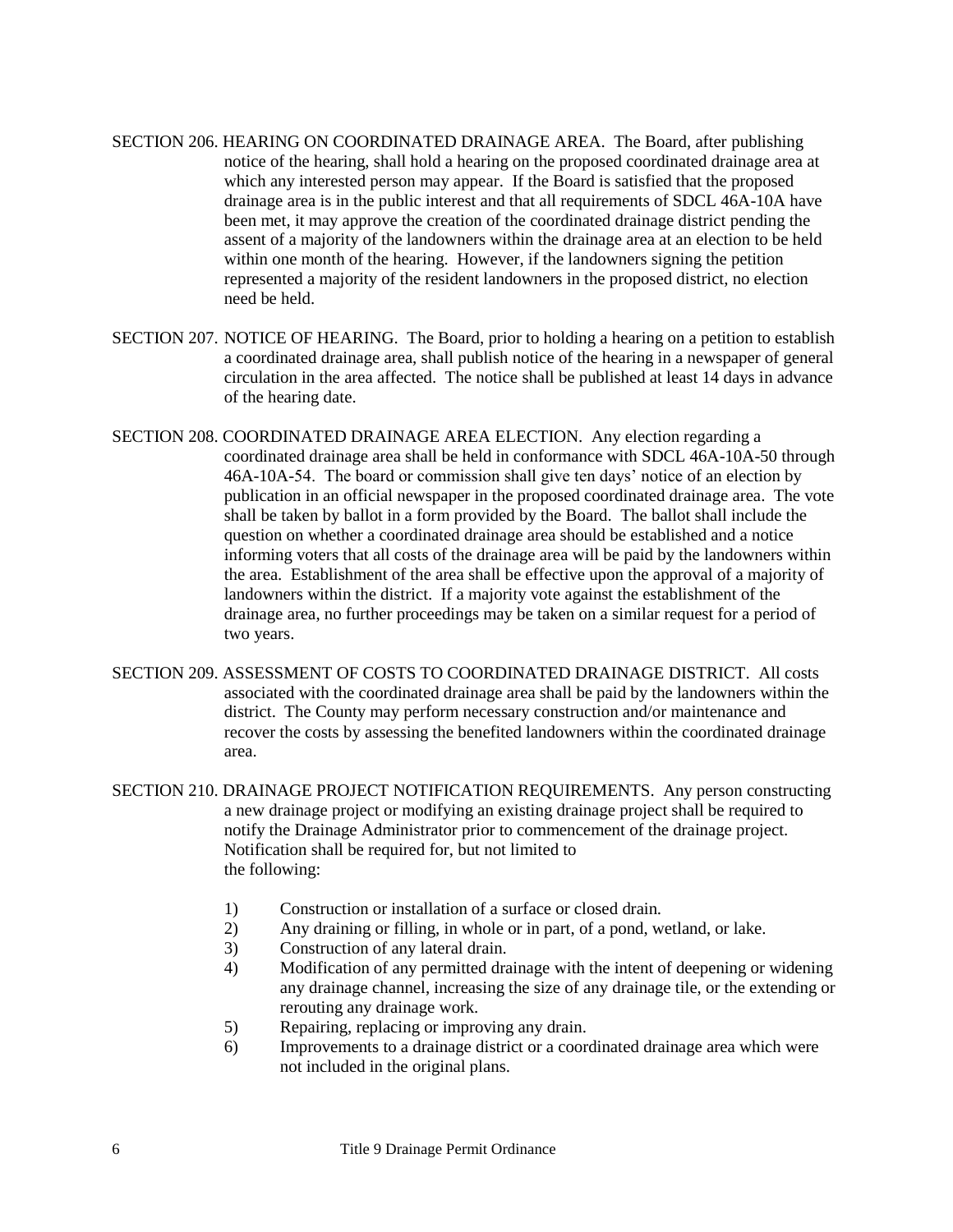The notification shall be filed on a form provided by the County and shall be filed with the Drainage Administrator. The notice shall provide a detailed site plan showing the location of the proposed construction, and a description of the type and size of the drain, and the location of the proposed outlet. The notice for a proposed drainage project which would empty into an existing drainage system shall include a description of the type and general location of the existing system.

The contractor, installer or landowner shall also provide to the Drainage Administrator GPS data for installed drain tile in decimal degrees or degrees-minutes seconds electronic format. Contractors or installers without GPS capabilities shall provide an as-installed map for the tile. This information shall be provided no less than 30 days prior to the final date of installation.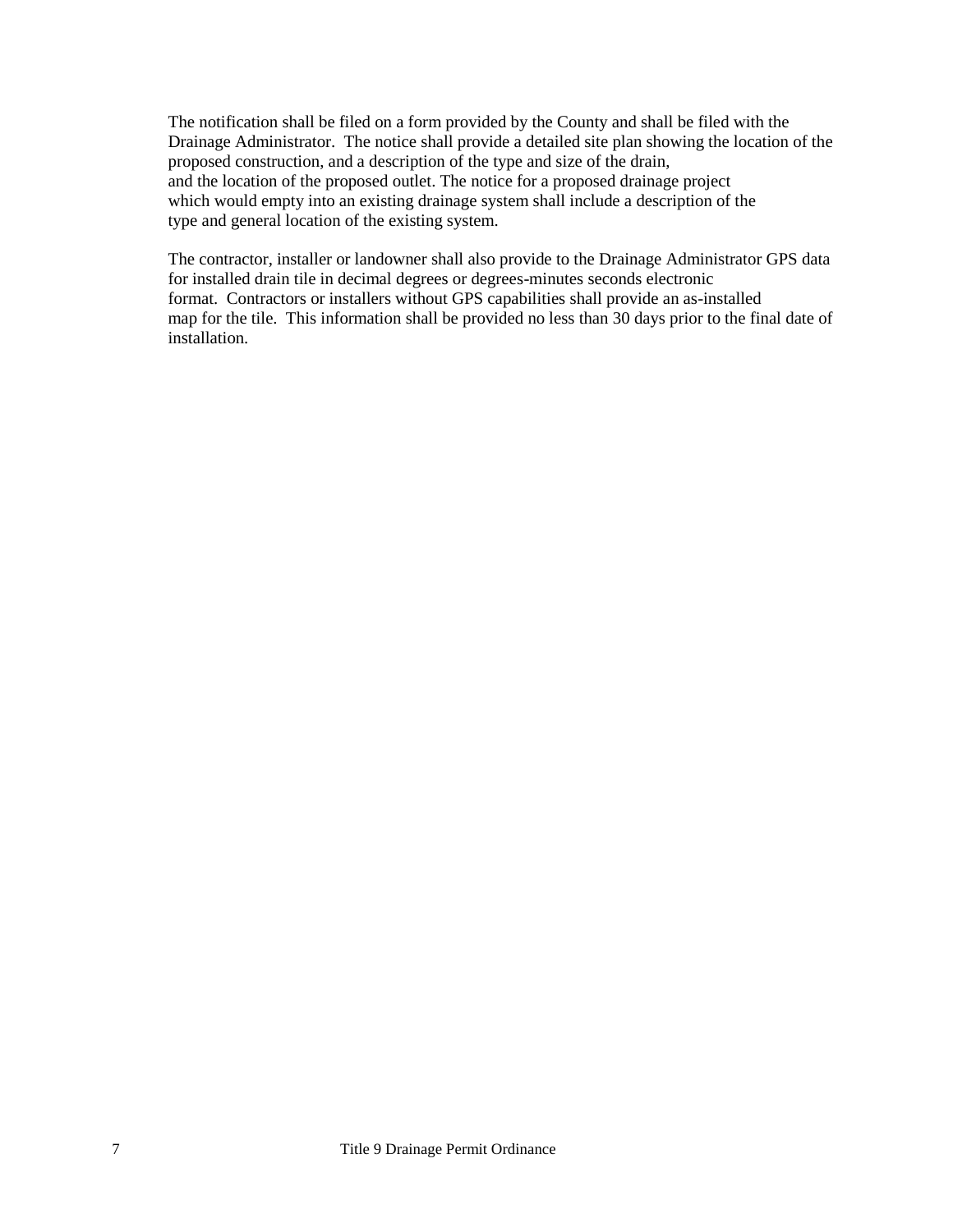## <span id="page-7-0"></span>**Chapter 9.03 DRAINAGE COMPLAINTS**

- SECTION 301. JURISDICTION ON DRAINAGE DISPUTES. Any landowner may take a drainage dispute directly to Circuit Court. However, pursuant to SDCL 46A-10A-34, the Board may address any drainage disputes in the unincorporated area of Brown County. The Board may further provide by Resolution that certain types or categories of drainage disputes will not be heard by the Board and must be taken directly to Circuit Court.
- SECTION 302. FILING A COMPLAINT. Any landowner in the county may file a drainage complaint by setting forth the facts of the drainage dispute in writing and submitting it to the Administrative Official. The complaint shall include the name and address of the complainant, the location of the property which has suffered damage or may suffer damage and the location of the property against which the complaint is being registered. When possible the complaint should detail the type and location of work, and when the work occurred. The Board may require that a drainage dispute include expert reports from a professional engineer or surveyor.
- SECTION 303. ADMINISTRATIVE OFFICIAL TO OFFER POSSIBLE RESOLUTION, DECISION ON JURISDICTION BY BOARD. Upon receipt of a drainage complaint the Administrative Official shall make an investigation of the facts, offer a recommendation for resolution to the parties involved and, if requested by any affected party, forward the complaint to the Board for a hearing. The Board shall make a determination whether they will accept jurisdiction over the particular type or category of drainage which is set forth in the complaint. If the Board does not accept jurisdiction, the dispute may be taken to Circuit Court. If the Board does accept jurisdiction, a date for a public hearing on the drainage complaint shall be set.
- SECTION 304. HEARING ON COMPLAINT. When a hearing has been scheduled the Board shall notify all affected parties of the date and time for the hearing. Any interested individual shall have the opportunity to appear and be heard. The Board may make a decision regarding the drainage dispute at the hearing, may defer the item pending additional information from either of the disputing parties, may hold additional hearings on the dispute, or refer the matter to Circuit Court.
- SECTION 305. APPEAL OF BOARD DECISION. Any affected party may appeal the Board's decision on a drainage dispute to Circuit Court.